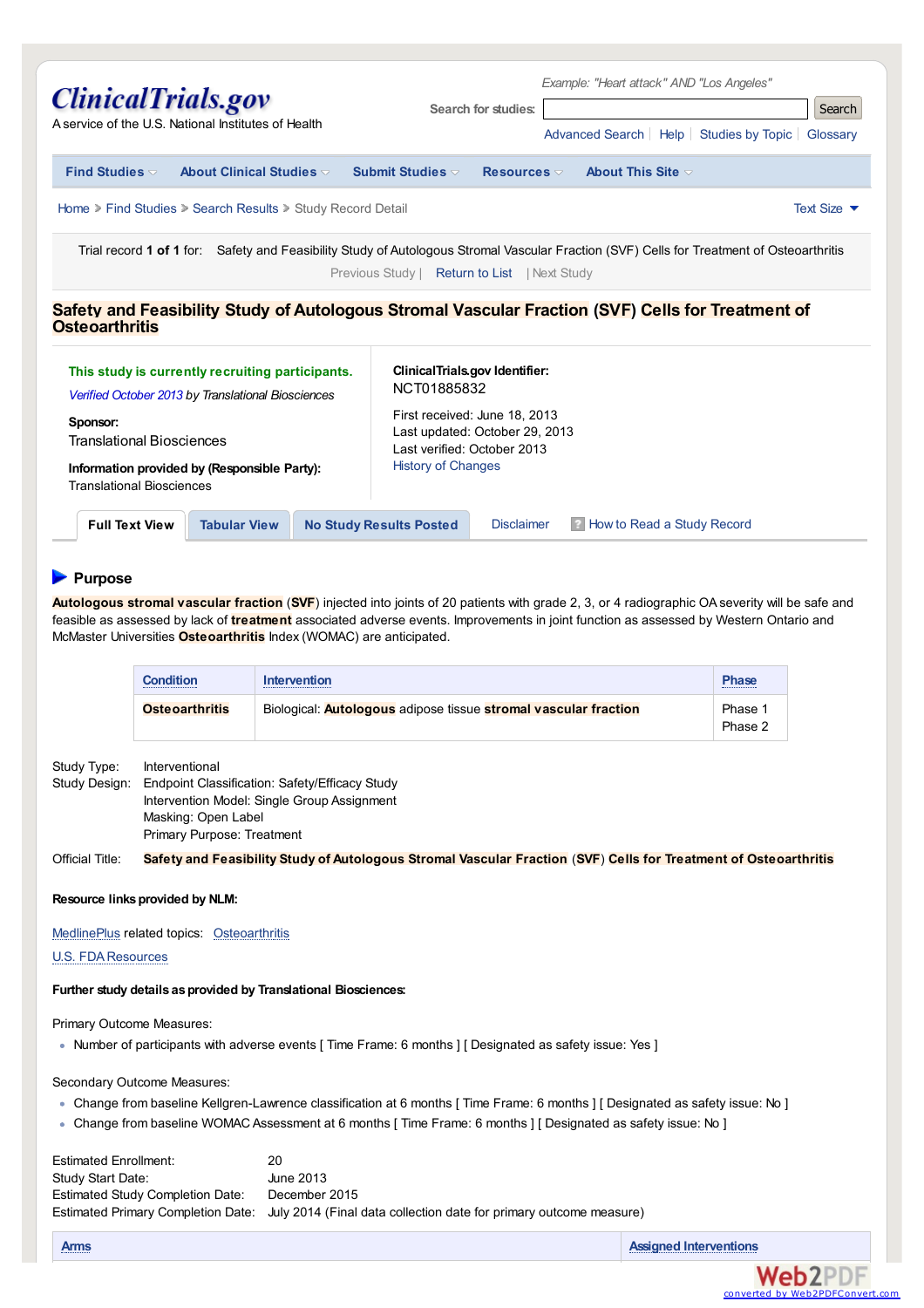### <span id="page-1-0"></span>Experimental: **Treatment** In the **treatment** arm, **autologous stromal vascular fraction** (**SVF**) will be injected into joints of 20 patients with grade 2, 3, or 4 radiographic OA severity.

### **Detailed Description:**

The proposed study is a single center, unblinded, non randomized, phase I/II trial in which the patients will be treated with a single dose of autologous stromal vascular cells (SVF) isolated from 500 ml of adipose tissue extracted from the infraumbilical area. The cellular product will be administered via intra-articular injection into patients with moderate to severe osteoarthritis (OA). Administration will be performed by injection into the synovial space. The dosing regimen will consist of two intraarticular injection of autologous SVF into the index knee. Total injection volume will be about 30 mL in two 15 mL aliquots via a 23 gauge needle inserted 1.5 cm. deep into the intraauricular space of the knee. The total number of SVF to be injected is 1.0 x 10(7) to 5 x 10(7).

The purpose of this study will be to define the safety and efficacy of SVF therapy in improving joint function and the quality of life in patients with OA of the knee. We plan to enroll twenty subjects for treatment for an adequate sample size for safety analysis with signals of efficacy. The primary safety outcome will be tabulation of adverse events related to treatment. Efficacy will be quantified at 3, 6 and 12 months by the total Western Ontario and McMaster Universities Osteoarthritis Index (WOMAC).

### **Eligibility**

Ages Eligible for Study: 18 Years and older Genders Eligible for Study: Both Accepts Healthy Volunteers: No

**Criteria**

Inclusion Criteria:

Age >18 years and ability to understand the planned treatment.

Idiopathic or secondary osteoarthritis of the knee with grade 2, 3, or 4 radiographic severity, as defined by the modified Kellgren-Lawrence classification

Ability and willingness to undergo liposuction

Exclusion Criteria:

Pregnant women or cognitively impaired adults.

Presence of large meniscal tears ("bucket handle" tears), as detected by clinical examination or by magnetic resonance imaging.

Inflammatory or postinfectious arthritis.

More than 5 degrees of varus or valgus deformity.

Kellgren Lawrence grade 4 osteoarthritis in two compartments (the medial or lateral compartments of the tibiofemoral joint or the patellofemoral compartment) in persons over 60 years of age.

Intraarticular corticosteroid injection within the previous 3 months.

A major neurologic deficit.

Serious medical illness with a life expectancy of less than 1 year.

Prior admission for substance abuse

Body Mass Index (BMI) of 40 kg/m2 or greater

Patient receiving experimental medication or participating in another clinical study within 30 days of signing the informed consent In the opinion of the investigator or the sponsor the patient is unsuitable for cellular therapy

### **Contacts and Locations**

Please refer to this study by its ClinicalTrials.gov identifier: NCT01885832

## **Contacts**

-

Contact: Aileen Batista +507 306 2600 [trials@translationalbiosciences.com](mailto:trials%40translationalbiosciences.com?subject=NCT01885832, TBS-SVF-OA-002-2013, Safety and Feasibility Study of Autologous Stromal Vascular Fraction (SVF) Cells for Treatment of Osteoarthritis)

## **Locations**

**Panama**

Stem **Cell** Institute **Recruiting** Panama City, Panama

## **Sponsors and Collaborators**

Translational Biosciences

## **Investigators**

Principal Investigator: Jorge Paz-Rodriguez, M.D. Stem **Cell** Institute Panama

# **More Information**

No publications provided

Responsible Party: Translational Biosciences Other Study ID Numbers: TBS-**SVF**-OA-002-2013

ClinicalTrials.gov Identifier: [NCT01885832](http://clinicaltrials.gov/show/NCT01885832) History of [Changes](http://www.clinicaltrials.gov/ct2/archive/NCT01885832)